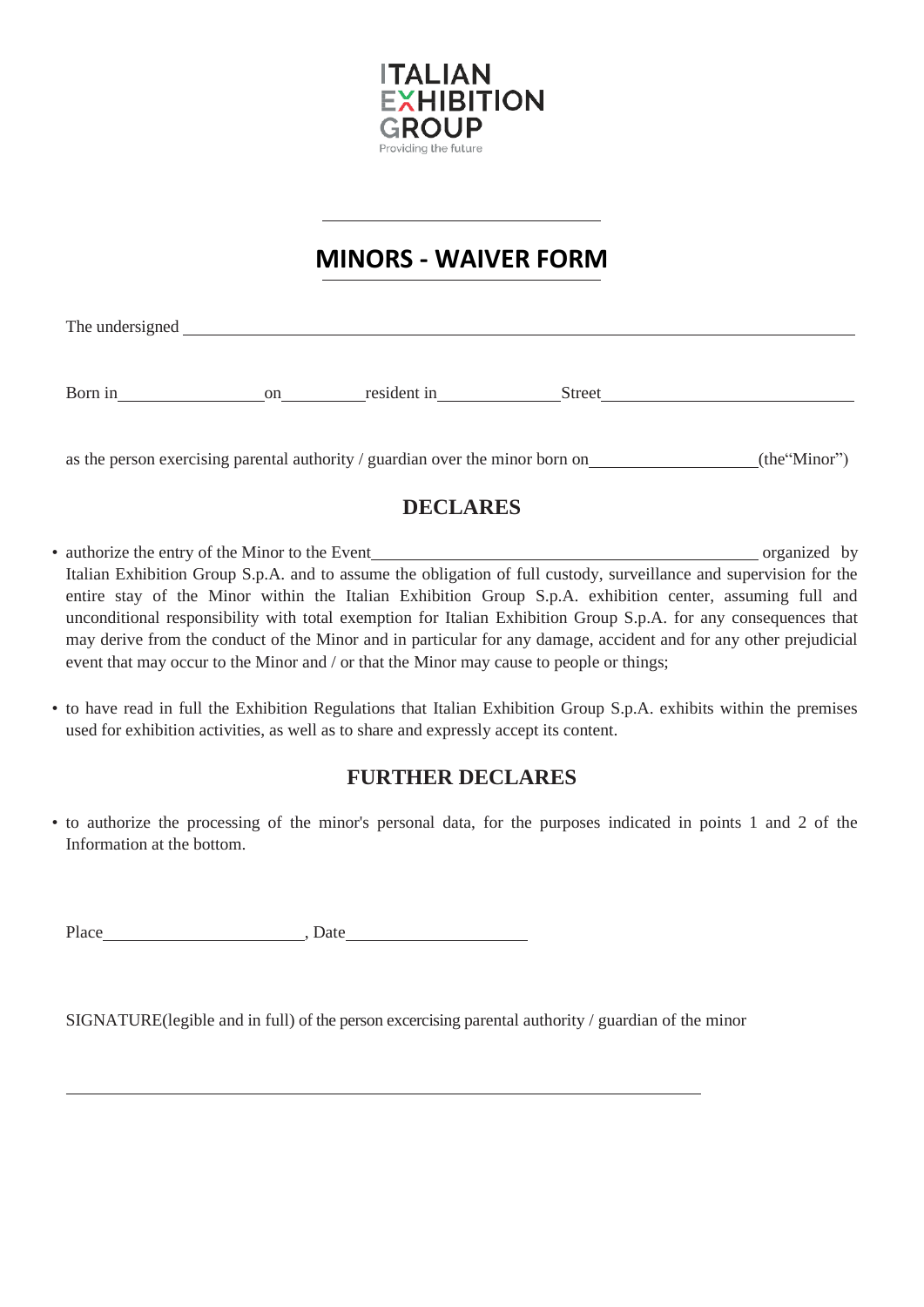### **INFORMATION ON THE PROCESSING OF PERSONAL DATA ART. 13 AND 14 REG. UE PRIVACY 679/2016 – GDPR**

We inform you that the personal data provided by the interested party (yours and / or the minor over whom the interested party exercises parental authority or your canvas) and / or otherwise acquired by Italian Exhibition Group S.p.A. ("IEG") in relation to the same, on the occasion or according to the events, exhibitions, events, conferences / congresses, competitions and / or workshops (the "Events"), organized by IEG also in collaboration with third party partners, are treated in compliance with the principles of lawfulness, fairness, correctness, proportionality, necessity, accuracy, completeness and safety and with the other legal obligations in force.

#### **Categories of interested parties. Processing operations and collection methods**

The data processed relate to customers (i.e. exhibitors, visitors, buyers, congressmen / congressmen, event speakers, participants in championships / competitions and / or workshops, concessionaires of exhibition and / or advertising spaces, organizers third parties and sponsors who have held their respective roles over the past 10 years) and Prospects (persons who have expressed interest in the Events over the past 10 years). The data processed may concern individuals over the age of 14 or even younger. The data of the "minor" visitor, or under the age of 14, are processed only with the authorized consent of the parental authority / guardian. The individual categories of data collected are from time to time better indicated in the IEG forms, the content of which must therefore be understood as an integral part of this information. The collection takes place via online forms or pre-registration or participation paper forms filled in by the interested party and / or acquired by third party operators authorized in writing by IEG or collected via mobile devices such as tablets, smartphones present in the place of the Events. The treatment will take place with electronic and paper tools and with logics connected to the single purposes stated below. The data collected may be processed by the first and second level Authorized persons, appointed in writing by IEG, who need to learn about them in the performance of their activities (e.g. legal, commercial, marketing, communication, administrative, logistic, IT , management control, etc.).

#### **Purpose of the treatment**

#### **The processing will take place using computerized, manual and paper tools for the following purposes:**

**1**. Fulfillment of contractual and legal obligations deriving from the participation / visit or related to the already contractual or potential participation / visit of the interested party and / or the minor accompanied by the interested party in the "Events". Communication of pre-contractual information (e.g. information, programs, proposals, etc.) related to the Events, at the request of the interested party.

**2**. Planning and organizational management of Events, for example issuing and paying the entrance ticket (including checking the successful completion of payment through the services of third party operators), issuing accreditation and entry passes, creating and checking personal identification tags for security purposes, management of contracts stipulated with third party suppliers of goods and / or services used by IEG or by the interested party during the Events.

#### **Legal basis of the processing and mandatory or optional consent of the interested party**

The processing for the purposes under 1 has its legal basis on IEG's need to fulfill the obligations assumed through the contract stipulated with the interested party (and to carry out all the actions functional to the correct and complete execution of the commitments undertaken) and / or legal obligations connected to it; therefore this treatment does not require any prior consent from the interested party, who is also free not to give their data, and those of the minor, to IEG which, however, in this case will not be able to provide the service requested by the interested party or to it referable (e.g. involving the interested party in the Event of interest and providing him with related services such as the printed and / or digital catalog of events) and / or will not be able to fulfill the legal obligations connected to the relationship. The processing for the purposes sub 2 finds its legal basis in the legitimate interest of IEG to adequately organize the Events, plan and manage all the organizational activities reasonably useful to allow the interested party to participate efficiently and effectively in the Events and to manage the relations with third party suppliers of functional goods and services and / or connected to the Events.

For these purposes, therefore, IEG does not need to receive prior consent from the interested party. The interested party is still free not to give their data, and those of the minor, but in this case they will not be able / will not be able to participate in the Event.

Only in the case of participation in Events which, for particular purposes of security of the premises and / or the goods exhibited therein to the public, require the creation and delivery of an identification tag with the photograph of the person concerned, this photograph is collected and processed by IEG subject to the specific written consent of the interested party (in the case of a minor the consent must be declared and given by the holder of parental responsibility), which constitutes the legal basis of the processing and which the interested party can always deny. Failure to consent, however, prevents the interested party from being able to participate in the Interest Event.

During the Events organized by IEG, generic filming and / or photographs may also be carried out on site by IEG and / or photographers and / or videomakers authorized by IEG, to promote the Events on the websites relating to them and on the IEG social profiles (e.g. twitter, facebook, whatsapp, youtube, vimeo, etc.), on brochures, catalogs and other printed promotional material. These images relate to trade fair activities to be understood as events of a public nature / open to the public and therefore are data for which the explicit consent of the interested party is not required.

Furthermore, only with the necessary specific written consent of the interested party (which constitutes the legal basis of the processing), obtained in advance, the photographs or video footage (including the voice) that portray the face of the interested party in a recognizable way can be published for information purposes. , promotional and / or advertising materials on IEG's paper materials or electronic / digital channels intended for the public (e.g. catalogs, brochures, flyers, brochures, posters, websites, landing pages, blogs, social network pages, newsletters, newspapers, periodicals , television media). In the case of a minor, the denied consent must be declared and given by the holder of parental authority / guardian. The consent of the interested party can be freely denied and in this case it will be impossible to process the data for these specific purposes, while there will be no other consequences relating to participation in the Event. However, the use of the image of the child will take place in a context that does not compromise the dignity of the child and respects their dignity and reputation.

The interested party (in the case of a Minor, the holder of parental authority / guardian) may subsequently request the obscuring of the face portrayed in the aforementioned images at any time, without prejudice to the lawfulness of the processing carried out by IEG or by authorized third parties up to on the date of revocation of the consent and without prejudice to any dissemination that has already taken place which cannot be controlled by IEG.

### **Communication and dissemination of data**

For the purposes of sub 1 and 2, the data may be communicated by IEG to: suppliers of the management and maintenance service of IEG's IT systems, websites and databases, to photographers and / or videomakers who create video-audio materials o the related post-production, journalists and newspapers, companies entrusted with the services necessary for the organization and management of Events (e.g. installation of fittings and equipment, publishers of paper and online catalogs, logistics, security, private security, first aid, hostesses, etc.), diplomatic representations, consultants, who will process the data as External Managers. For all the aforementioned purposes, the data may also be communicated by IEG to third-party business partners with whom IEG shares the activity of creating and / or promoting the Events, who will process the data as independent owners or co-owners or external managers. ; in the latter case, IEG stipulates a written agreement with the co-owner to clarify the respective processing activities. A list of co-owners, autonomous owners and external data processors is available upon request (for the related procedures, please refer to the "rights of the data subject" section of this information).

#### **Transfer of data abroad**

If IEG makes use of cloud providers based in the United States of America (eg Microsoft, Google, AWS - Amazon), personal data may be transferred to the USA within the limits necessary for the execution of the technical service. provided. This data transfer takes place against adequate guarantees, consisting of the prior stipulation by the third-party importer of a contractual agreement with us through which he, for the treatments within his competence, undertakes to comply with privacy obligations substantially equivalent to those envisaged. by the EU legislation at our charge (through the use of standard contractual clauses - or "CCS" - compliant at least with the text adopted by the EU Commission, except for any additions and / or changes more favorable to the interested party).

In some cases of data transfer to cloud suppliers based outside the EU, these suppliers are subject to the regulatory powers of local public authorities and in some situations, based on foreign legislation, (in the USA: the Federal Trade Commission, 'Article 702 of the FISA and the Executive Order EO 12333) the importer may be obliged to communicate the personal data transferred, in response to requests received from public authorities, to meet national security requirements (e.g. anti-terrorism) or application of local law (with consequent possible access to data, of which the importer according to local legislation may not have to give notice to the exporter and the interested party, who will therefore not be able to exercise the relative rights normally recognized by the GDPR).

Therefore, IEG believes that the CCS applied in the relationship with importers (in particular the USA) effectively guarantee protection of the rights of the interested parties substantially similar to that provided for by the GDPR, regardless of the application of any additional measures to the processing in question.

The adoption of additional contractual measures by IEG towards importers (e.g. obligations to communicate public access, the right to suspend or cease the transfer and to terminate the contract with the importer, and the like), may be introduced in any moment by the exporter following any information provided to operators by the EDPB -<br>European Data Protection Board following the judgment o the bilateral convention called "Privacy Shield").

The transfer of data to the non-EU country takes place in any case also because it is necessary for the execution of i) a contract concluded between the interested party and IEG and / or pre-contractual measures adopted at the request of the interested party, or ii) of a contract stipulated between IEG and another natural or legal person (e.g. our subsidiary company, supplier, with headquarters outside the EU, etc.) in favor of the interested party.

#### **Duration of treatment**

In the case of the purposes under 1 and / or 2, we process the data for 10 years from the date of signing the contract (in the case of customers) or from the collection of the data of the interested party (in the case of prospects). IEG processes the data for a period of 5 years from the publication of the product in the case of the promotion of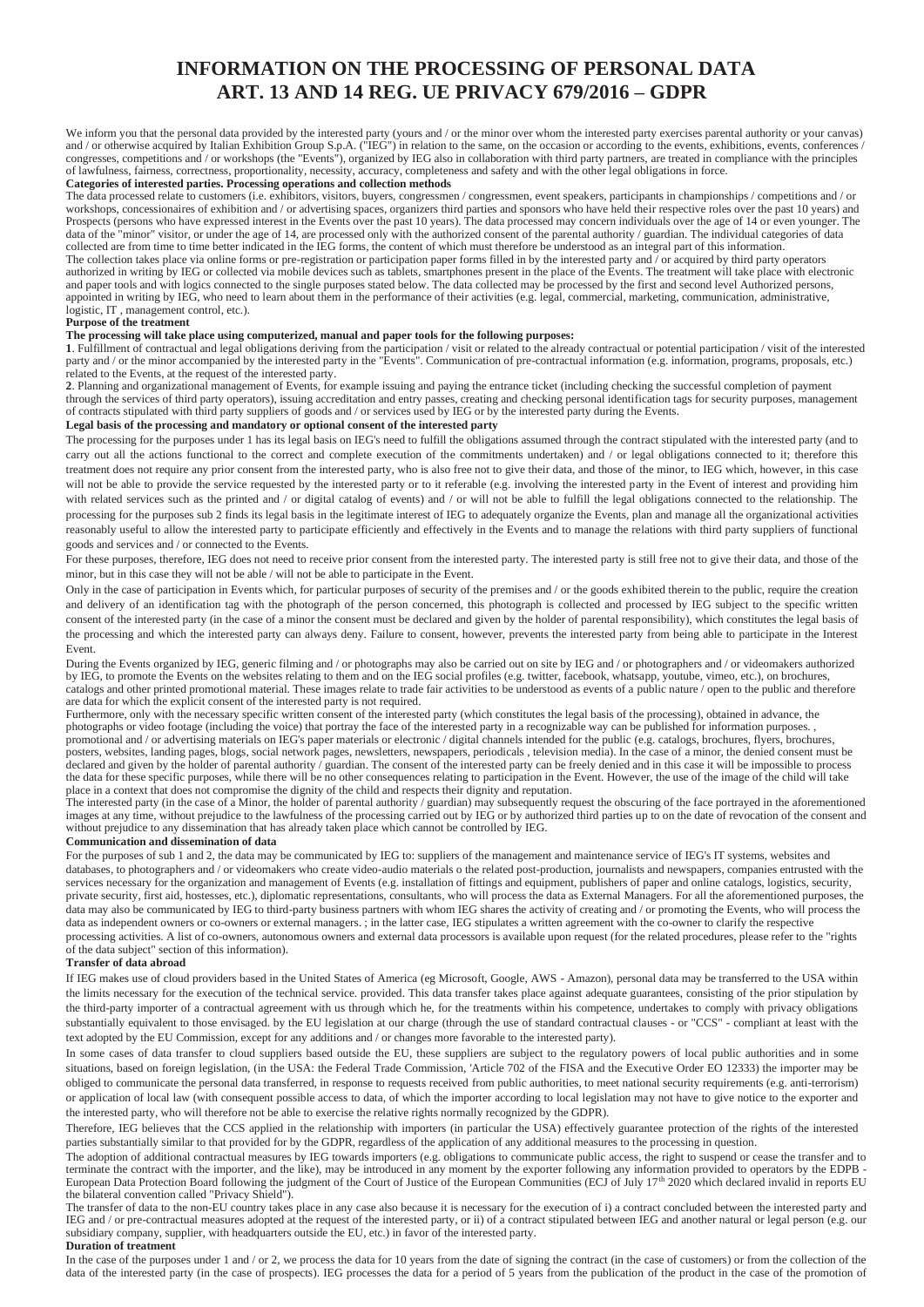editorial products.

We process the data for a period of 60 days, after the end of each Event, in the case of data made available at the collection points for assistance requests, communicated to us by visitors and exhibitors (including insurance desk, Info point and First Aid).

We process the data contained in the promotional catalog (paper and / or digital) of the individual Events for a maximum of 2 editions of the catalog. We process the data necessary for IT security purposes (e.g. log-in registrations, failed logs and log-outs, when accessing restricted areas on the IEG websites relating to Events) for 1 year from collection. The recordings of the logs relating to the reading of IEG's on-line privacy information and the on-line actions (e.g. clicks, flags and the like) through which the data subject's consent is communicated to IEG are kept for 10 years from collection.

In the event of a dispute between you and us or our third-party suppliers, we process the data for the time necessary to exercise the protection of our rights or those of thirdparty suppliers, i.e. until the issue and full execution of a provision having the value of res judicata between the parties. or a transaction.

Once the aforementioned maximum duration has ceased, personal data are permanently destroyed or made totally anonymous.

### **Rights of the interested party**

You have the right for yourself and / or for the minor under the age of 14 over whom you exercise parental authority / guardianship, to:

- ask us for confirmation as to whether or not personal data concerning him is being processed and, in this case, to obtain access to personal data and the following information: a) the purposes of the processing; b) the categories of personal data in question; c) the recipients or categories of recipients to whom the personal data have been or will be disclosed, in particular if they are recipients of third countries or international organizations; d) when possible, the retention period of the personal data envisaged or, if not possible, the criteria used to determine this period; e) the existence of the right of the interested party to ask the data controller to rectify or delete personal data or limit the processing of personal data concerning him or to oppose their treatment; f) the right to lodge a complaint with a supervisory authority; g) if the data are not collected from the data subject, all available information on their origin;

h) the existence of an automated decision-making process, including profiling and, at least in such cases, significant information on the logic used, as well as the importance and expected consequences of such processing for the data subject.

- if personal data are transferred to a third country or to an international organization, the interested party has the right to be informed of the existence of adequate guarantees relating to the transfer;

- request, and obtain without undue delay, the correction of inaccurate data; taking into account the purposes of the processing, the integration of incomplete personal data, including by providing an additional declaration;

- request the deletion of data if a) the personal data are no longer necessary with respect to the purposes for which they were collected or otherwise processed; b) the interested party revokes the consent on which the treatment is based and there is no other legal basis for the treatment, c) the interested party opposes the treatment, and there is no legitimate overriding reason to proceed with the treatment, or opposes the processing carried out for direct marketing purposes (including profiling functional to such direct marketing); d) the personal data have been unlawfully processed; e) personal data must be deleted to fulfill a legal obligation under the law of the Union or of the Member State to which the data controller is subject; f) the personal data have been collected in relation to the information society service offer.

- request the limitation of the processing that concerns you, when one of the following hypotheses occurs: a) the data subject disputes the accuracy of the personal data, for the period necessary for the data controller to verify the accuracy of such personal data; b) the processing is unlawful and the interested party opposes the cancellation of personal data and instead requests that its use be limited; c) although the data controller no longer needs it for processing purposes, the personal data are necessary for the data subject to ascertain, exercise or defend a right in court; d) the interested party opposed the processing carried out for direct marketing purposes, pending verification of the possible prevalence of the legitimate reasons of the data controller with respect to those of the interested party;

- obtain from the data controller, upon request, the communication of the third party recipients to whom the personal data have been transmitted;

- revoke the consent to the processing at any time if previously communicated for one or more specific purposes of their personal data, it being understood that this will not affect the lawfulness of the processing based on the consent given before the revocation.

- receive in a structured format, commonly used and readable by an automatic device, the personal data concerning you provided by you and, if technically feasible, to have such data transmitted directly to another data controller without impediments on our part, if it occurs the following (cumulative) condition: a) the processing is based on the consent of the interested party for one or more specific purposes, or on a contract of which the interested party is a party and for the execution of which the processing is necessary; and b) the processing is carried out by automated means (software) - overall right to the so-called "Portability". The exercise of the so-called right portability is without prejudice to the aforementioned right to cancellation; - not be subjected to a decision based solely on automated processing, including profiling, which produces legal effects concerning him or which significantly affects his person in a similar way.

- propose a complaint to the competent supervisory authority based on the GDPR (that of your place of residence or domicile); in Italy it is the Guarantor for the protection of personal data.

You can exercise your rights by writing to the Data Controller Italian Exhibition Group S.p.A., with registered office in Via Emilia, 155 - 47921 Rimini (Italy), e-mail address[: privacy@iegexpo.it.](mailto:privacy@iegexpo.it)

In order to ensure compliance with the GDPR and the laws applicable to the processing of personal data, we have appointed Mr. Luca De Muri, domiciled for the position at Italian Exhibition Group S.p.A.